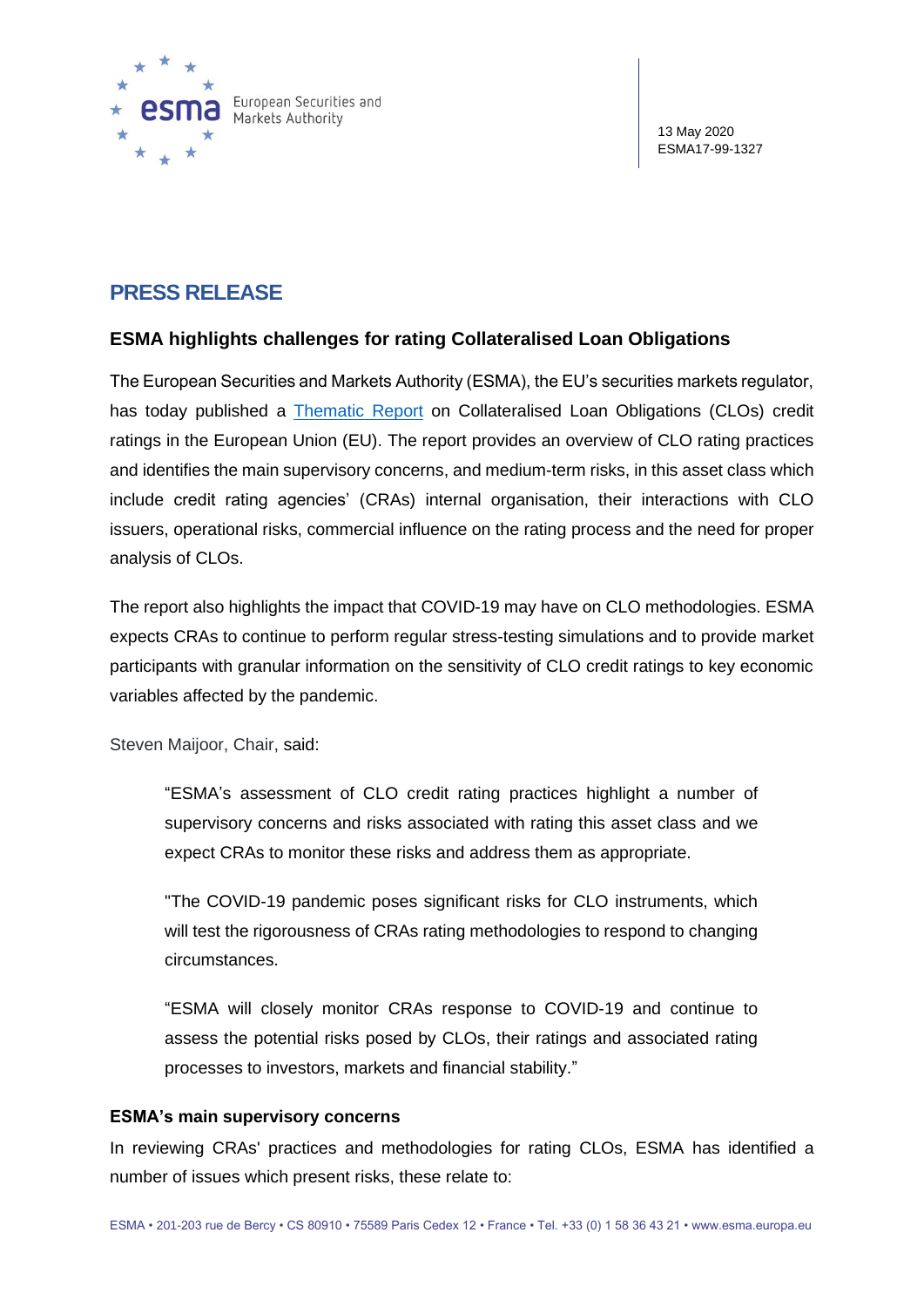

- 1. **The internal organisation of CRAs** the CLO rating process is segmented between a CLO analytical team and a corporate analytical team in all CRAs. A smooth and ongoing exchange of information between internal teams is key to ensure a holistic assessment of CLO creditworthiness. CRAs should ensure the capacity for the timely identification of all inherent risks to CLOs;
- 2. **The interactions with CLO issuers** as CLO arrangers and managers can identify which CRA may assign the best ratings for each CLO tranche, it is key that CRAs ensure the independence of their rating process from any influence from their commercial teams and/or arrangers;
- 3. **Model/third party dependencies leading to potential operational risks** the dependency on rating models and data provided by third parties, and the high automation of processes, present operational risks which need to be monitored by CRAs to avoid potential errors in credit ratings;
- 4. **Rating methodologies, modelling risks and commercial influence** CLO methodologies are underpinned by assumptions and modelling approaches that can impact credit ratings. ESMA highlights the importance of transparency to market participants on the limitations of methodological approaches. In addition, CRAs should ensure that evolutions in CLO methodologies are not influenced by commercial interests;
- 5. **The thorough analysis of CLOs** it is key that CRAs continue to monitor market trends and to perform a thorough analysis of all relevant developments in CLO contractual arrangements.

## **COVID-19**

The report is based on information collected up until March 2020. It is too early to assess the aggregated consequences of the COVID-19 outbreak as it will depend on the length of the health crisis and on the effects of the associated government interventions. In light of this, ESMA expects CRAs to continue to perform regular stress-testing simulations and to provide market participants with granular information on the sensitivity of CLO credit ratings to key economic variables.